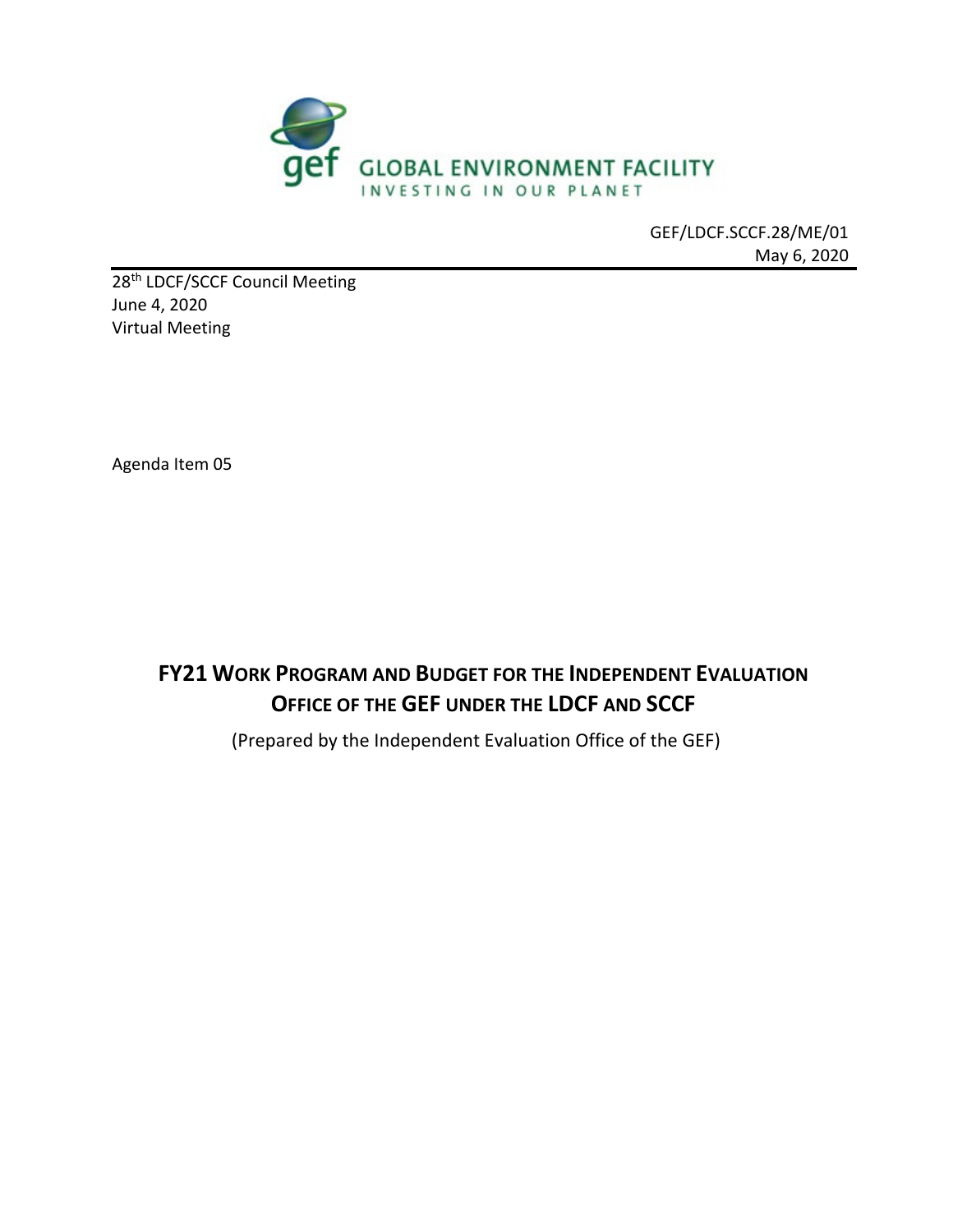## **Recommended Council Decision**

The Council, having reviewed document GEF/LDCF.SCCF.28/ME/01, "FY21 Work Program and Budget for the Independent Evaluation Office of the GEF under LDCF/SCCF," approves the multiannual budget of \$117,000 for the Independent Evaluation Office to carry the proposed work program for fiscal year 2021 and distributed as follows:

- 1. \$41,000 from the Least Developed Countries Fund (LDCF) and
- 2. \$76,000 from the Special Climate Change Fund (SCCF)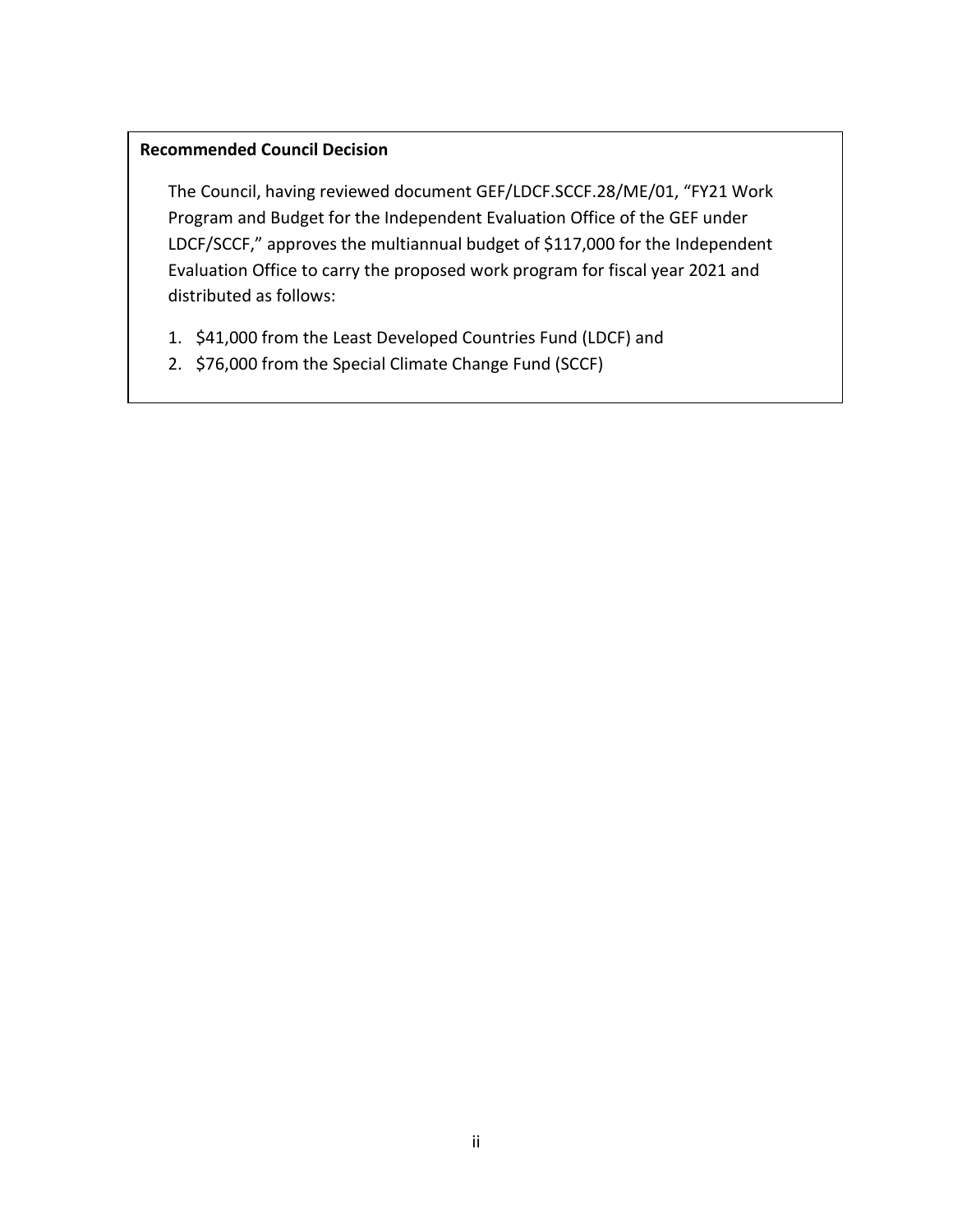## **TABLE OF CONTENTS**

# **TABLE**

Table 1: Multiannual budget of the Independent Evaluation Office of the GEF (thousands \$)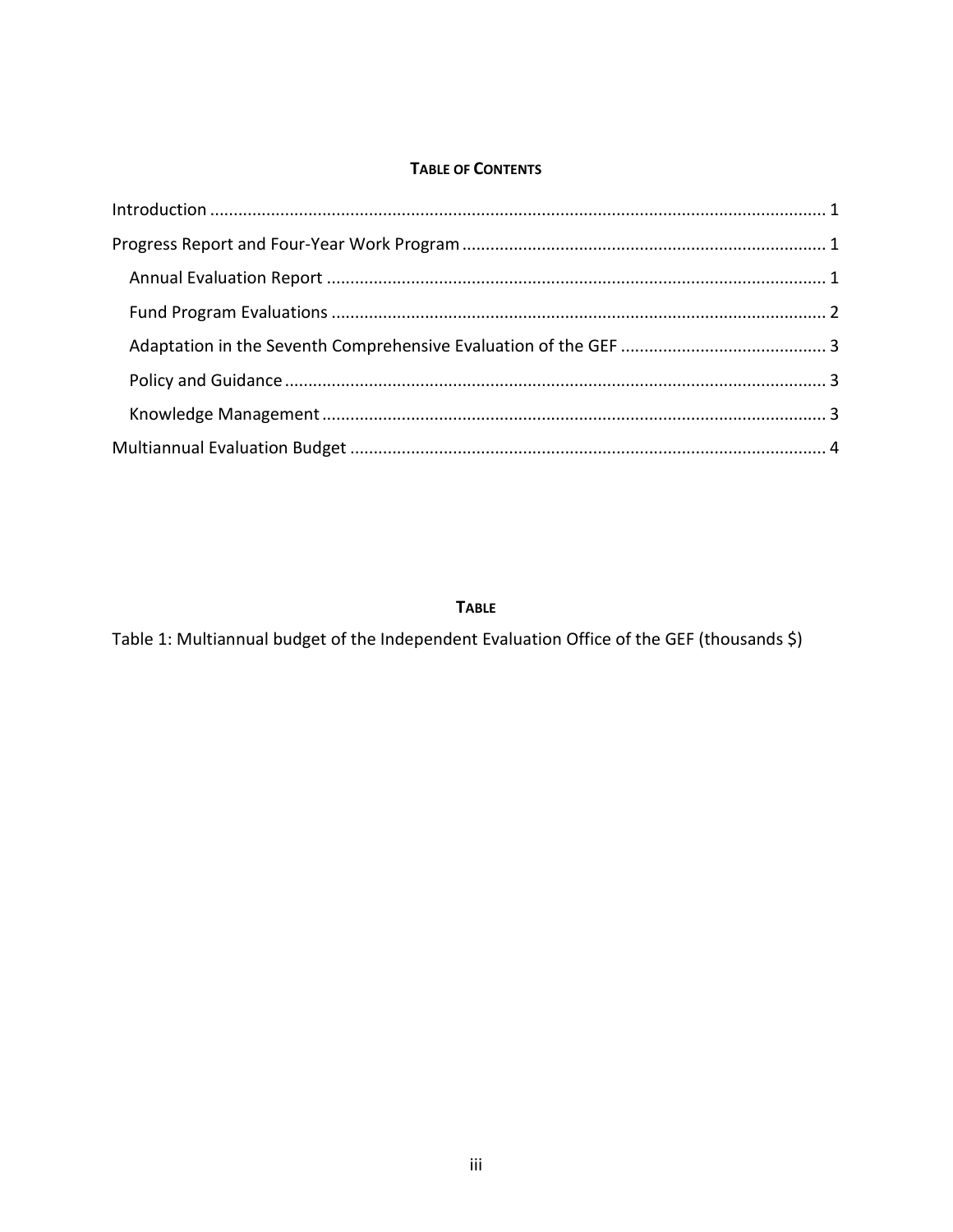## <span id="page-3-0"></span>**INTRODUCTION**

1. During fiscal year (FY) 2020 the Independent Evaluation Office (IEO) of the Global Environment Facility (GEF) completed the activities of the annual work program approved by the Least Developed Countries Fund/Special Climate Change Fund (LDCF/SCCF) Council at the 26th Council meeting in June 2019. The IEO prepared the LDCF/SCCF Annual Evaluation Report (AER) 2020 and the 2020 Update of the Program Evaluation of the LDCF is ongoing.

2. The IEO introduced the first multiannual budget for IEO's FY16–19 work program for LDCF/SCCF in June 2015. This is in line with the practice for the GEF Trust Fund and accommodates multiyear evaluations such as the Seventh Comprehensive Evaluation of the GEF (OPS7) and knowledge sharing activities after the completion of evaluations. As the Funds mature, the number of evaluations that are multiyear will grow, whereas the budget is approved on an annual basis. Moving from a year-by-year work program to a four-year work program is in support of the development of a longer-term evaluation vision toward the Funds.

3. The IEO continues to provide quality evaluations on the performance and results of the LDCF and SCCF for accountability purposes, and the FY20–23 LDCF/SCCF indicative work program is organized around the three objectives of the *GEF Programming Strategy on Adaptation to Climate Change for the Least Developed Countries Fund and the Special Climate Change Fund and Operational Improvements July 2018 to June 2022*: (1) reduce vulnerability and increase resilience through innovation and technology transfer for climate change adaptation; (2) mainstream climate change adaptation and resilience for systemic impact, and (3) foster enabling conditions for effective and integrated climate change adaptation. The IEO has also contributed evaluative evidence and lessons to help refine the strategic priorities contained in the GEF programming strategy on adaptation.

4. In June 2019, the LDCF/SCCF Council approved a budget for the IEO of \$93,000 for FY20. The IEO estimates that the budget will be fully utilized by the end of the fiscal year. This document presents a progress report on the activities completed by the IEO in FY20, and a work program and a budget for activities proposed for FY21.

#### <span id="page-3-1"></span>**PROGRESS REPORT AND FOUR-YEAR WORK PROGRAM**

## <span id="page-3-2"></span>**Annual Evaluation Report**

5. The IEO has prepared the LDCF/SCCF AER 2020 to report on the performance of the LDCF and SCCF. It presents an assessment of the terminal evaluations of 29 completed projects, with a combined value of \$118.6 million in LDCF/SCCF funding, and \$280.8 in materialized cofinancing. This is the largest number of terminal evaluations since our annual analysis started seven years ago. The AER 2020 covers 21 LDCF and 8 SCCF projects and reports on project outcomes and sustainability, and the quality of project monitoring and evaluation (M&E). The AER 2020 also reports on innovative approaches, gender considerations in these projects, and includes a synthesis of lesson learned from the 2020 cohort of completed projects. This year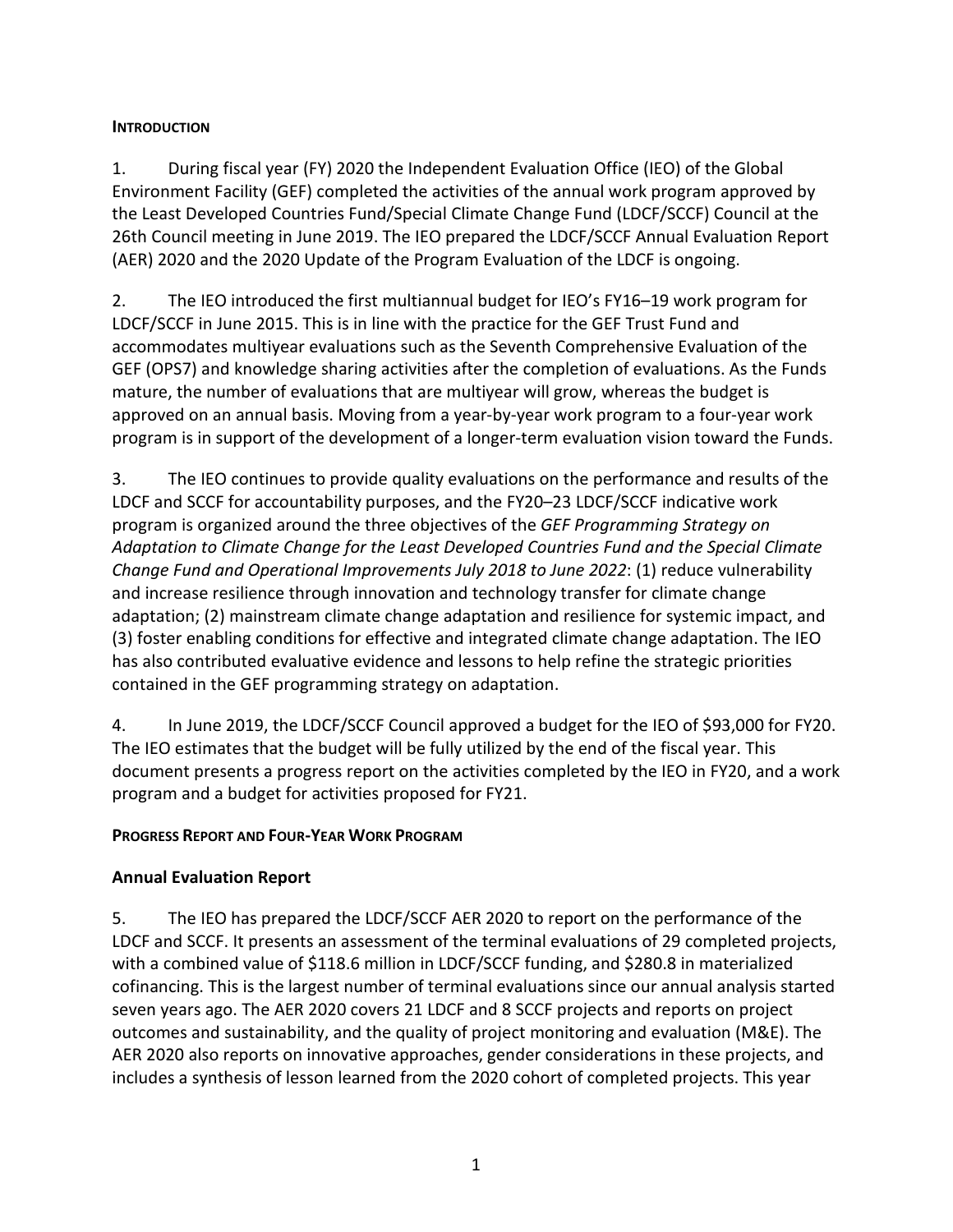the AER is being submitted to Council as an information document (GEF/LDCF.SCCF.28/ME/Inf.01).

6. The management action records to track adoption of the LDCF/SCCF Council's decisions across the GEF partnership are also presented in the AER 2020. The two LDCF/SCCF Council decisions taken at the June 2016 meeting on the program evaluation of the LDCF and the May 2017 meeting on the program evaluation of SCCF are tracked in the AER 2020.

7. As the LDCF/SCCF portfolio matures, the submission of an increasing number of terminal evaluations<sup>[1](#page-4-1)</sup> will permit a more detailed assessment of the portfolio's performance, including project results, processes that may affect project results, M&E arrangements, gender consideration, innovative approaches, lessons learned, and good practice. In FY21, the AER 2021 will assess the terminal evaluations that are submitted to the IEO during the 2020 calendar year.

# <span id="page-4-0"></span>**Fund Program Evaluations**

8. As part of the four-year work program of the IEO approved by the LDCF/SCCF Council at its 26th meeting in June 2019, the IEO is conducting the 2020 Update: Program Evaluation of the Least Developed Countries Fund. The main objective of this evaluation is to assess the progress made by the LDCF since the 2016 LDCF program evaluation and the extent to which the LDCF is achieving the objectives set out in the GEF adaptation strategy for 2018–22. The evaluation will also follow up on conclusions and recommendations of the 2016 LDCF evaluation and will provide the LDCF/SCCF Council with evaluative evidence of the Fund's relevance and emerging results. Evaluative evidence will be based on a portfolio review of project and program documentation, interviews with key stakeholders, and field visits to two countries, including two postcompletion evaluations. In FY20, the IEO prepared the approach paper that is available on the GEF IEO websites, completed the portfolio review, and carried out the field visits. In FY21, the IEO will complete the evaluation and it will be presented to the LDCF/SCCF Council in December 2020.

9. An update of the [2](#page-4-2)017 SCCF program evaluation<sup>2</sup> was also part of the four-year work program of the IEO approved by the LDCF/SCCF Council in June 2019. The number of closed SCCF projects has increased from 18 at the time of the 2017 evaluation to 30 today. The update will include an assessment of the GEF adaptation strategy for 2018–22, and will provide evaluative evidence on the progress toward SCCF objectives, as well as the major achievements and lessons learned from the operations of the SCCF in financing and promoting its broad mandate covering adaptation to climate change impacts and mitigation of greenhouse gas emissions, accessible to all developing countries that are parties under the United Nations Framework Convention on Climate Change (UNFCCC). Components of the evaluation will include a portfolio review of project and program documentation, interviews with key

<span id="page-4-1"></span> $1$  It is estimated that the number of terminal evaluations submitted will grow at an increasing rate.

<span id="page-4-2"></span><sup>&</sup>lt;sup>2</sup> IEO[, Program Evaluation of the Special Climate Change Evaluation,](http://www.thegef.org/council-meeting-documents/program-evaluation-special-climate-change-fund) May 2017. LDCF/SCCF Council Document GEF/LDCF.SCCF.22/ME/02.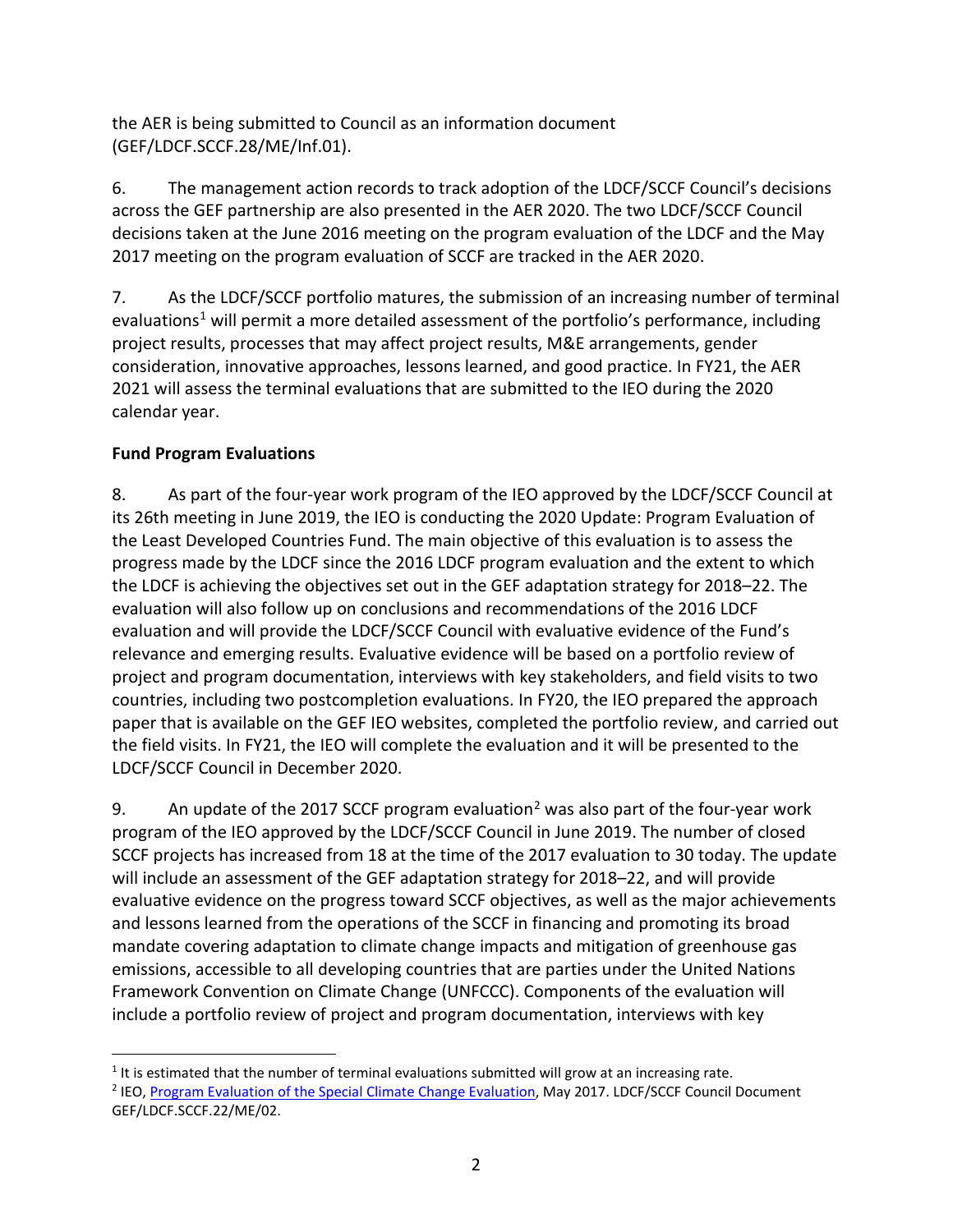stakeholders, and field visits to two countries including two postcompletion evaluations. The evaluation will follow up on the conclusions and recommendations of the 2017 SCCF evaluation and will provide inputs for future revision of the GEF adaptation strategy and to the ongoing process of reshaping the architecture of climate finance. The IEO proposes to update the SCCF program evaluation in FY21. Travel to conduct the postcompletion evaluations are currently planned for February 2021 and in the event travel restriction due to the COVID-19 pandemic are still in place, travel will be postponed.

# <span id="page-5-0"></span>**Adaptation in the Seventh Comprehensive Evaluation of the GEF**

10. The IEO has synthesized conclusions and evaluative evidence on adaptation to climate change in OPS6 and OPS5. Adaptation to climate change will be included in OPS7 through various channels. OPS7 will bring in evaluative evidence from the AERs prepared during FY19– 22, the updates of the program evaluation of the LDCF and the SCCF, and from GEF Trust Fund evaluations conducted by the IEO during GEF-7. Some of these evaluations will integrate adaptation to climate change, the recently completed strategic country cluster evaluations (SCCEs), in particular. The LDC SCCE and African Biomes SCCE included LDCF/SCCF projects and findings and conclusions that will feed into OPS7. Both SCCEs are being submitted to the Council as information documents in June 2020. Adaptation to climate change will also be included in special studies for OPS7 on, for example, performance, strategies and approaches, and gender equality. The approach paper for OPS7 is being submitted to the Council in June 2020. The work of including adaptation in OPS7 is planned for FY21–22.

## <span id="page-5-1"></span>**Policy and Guidance**

11. The *2010 Monitoring and Evaluation Policy* has been revised and a separate *GEF Evaluation Policy* was adopted by the GEF Council in June 2019. In FY20, the IEO started work on updating the *Guidance Document: Monitoring and Evaluation in the LDCF/SCCF* (2014)[3](#page-5-3) to reflect the change to a separate evaluation policy. This guidance document discusses the fundamentals of M&E practices within the context of the Funds' M&E policies and requirements and provides guidance to apply the M&E policy to LDCF/SCCF activities in accordance with GEF policies and practices. A peer review of the IEO, conducted in FY20, will be submitted to the June 2020 Council meeting as an information document. The peer review made recommendations for further revision of the updated evaluation policy, and, therefore, a revised GEF Evaluation Policy will be submitted to the Council in December 2020. Once adopted, the updated LDCF/SCCF guidance document will be finalized.

## <span id="page-5-2"></span>**Knowledge Management**

12. Evaluative evidence and findings from the IEO work program under LDCF/SCCF will be disseminated through several knowledge products and activities. In FY20, the IEO and the Earth-Eval Community of Practice, in collaboration with the International Development Evaluation Association, organized the Third International Conference on Evaluating

<span id="page-5-3"></span><sup>3</sup> <http://www.gefieo.org/sites/default/files/ieo/evaluations/gef-me-ldcf-sccf-2014.pdf>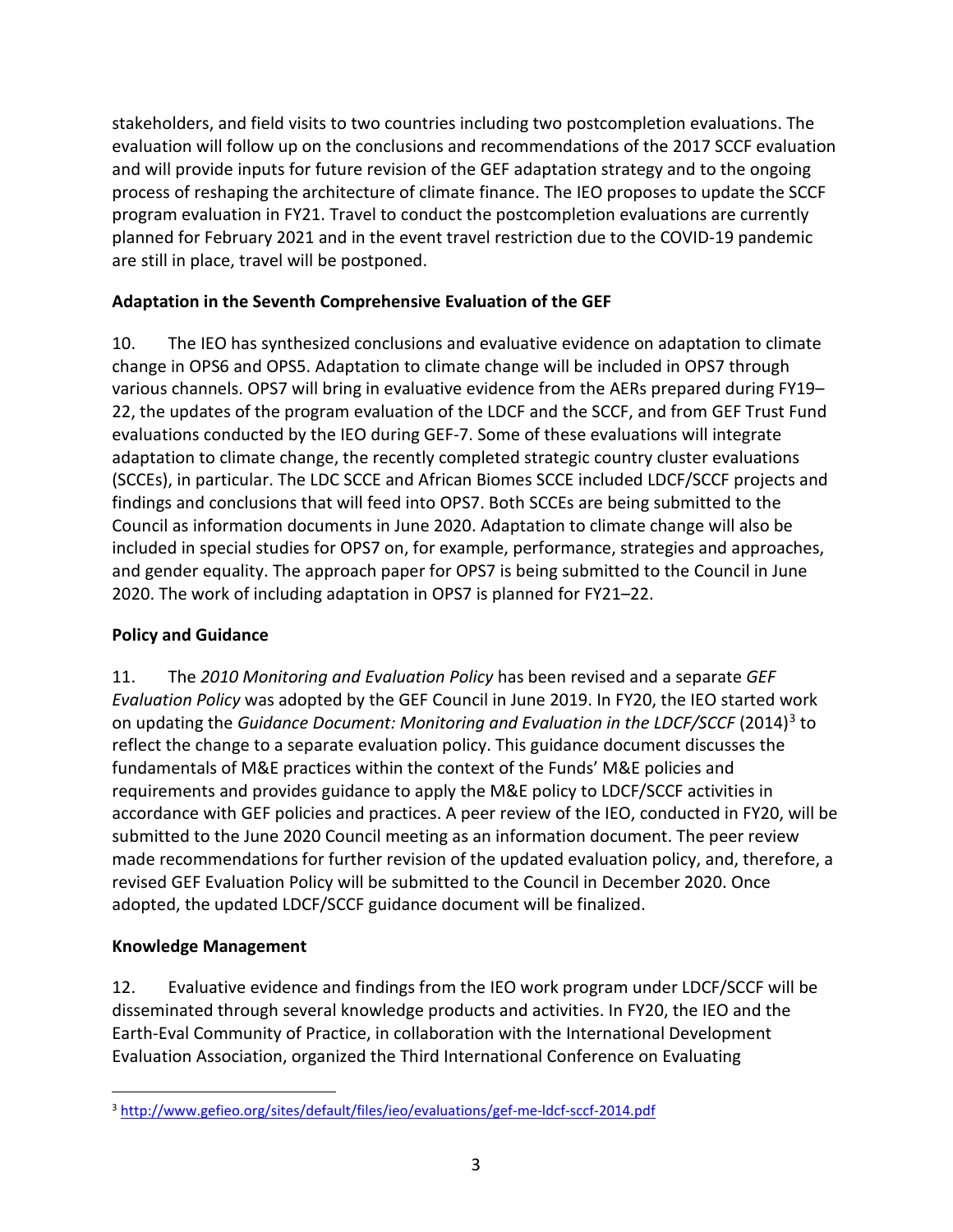Environment and Development, which took place in October 2019. Adaptation to Climate Change was one of the themes of the conference.

13. In FY21, findings and recommendations from the 2020-updated LDCF program evaluation will be disseminated through a graphically edited report and knowledge products. These will be shared with LDCF/SCCF stakeholders and published on the IEO website. The IEO will report on the LDCF program evaluation in the report of the GEF to the conference of parties to the UNFCCC. Findings will also be shared through blog posts on Earth-Eval, an online community of practice hosted by the IEO. Dissemination of evaluative evidence will also take place at conferences, such as Adaptation Futures 2020, contingent on travel restriction due to the COVID-19 pandemic.

## <span id="page-6-0"></span>**MULTIANNUAL EVALUATION BUDGET**

14. The IEO introduced the first multiannual budget for IEO's FY16–19 work program for LDCF/SCCF in June 2015. This is in line with the practice for the GEF Trust Fund and accommodates multiyear evaluations such as OPSs and knowledge sharing activities after the completion of evaluations. Table 1 presents the estimated budget by activity and fiscal year for a total of \$340,000 for FY20–23. The IEO work program has been tailored so that the approved budgets will allow for an effective and efficient delivery of the proposed evaluation work. The amounts shown for the activities cover the cost of a senior evaluation officer from the IEO to manage and contribute to the activities, and the cost of other IEO staff to carry out the activities.

15. FY19 represents the fourth and final year for the GEF-6 cycle. An underrun of \$2,470 to LDCF and \$5,760 to SCCF has been returned to the Trustee.

16. The LDCF/SCCF Council approved a budget for the IEO of \$93,000 for FY20 at its 26th meeting in June 2019. The IEO estimates that the budget will be fully used by the end of FY20. The IEO requests the LDCF\SCCF Council's approval for the proposed annual budget of \$117,000 for FY21 to cover the cost of the activities in the work program presented above.